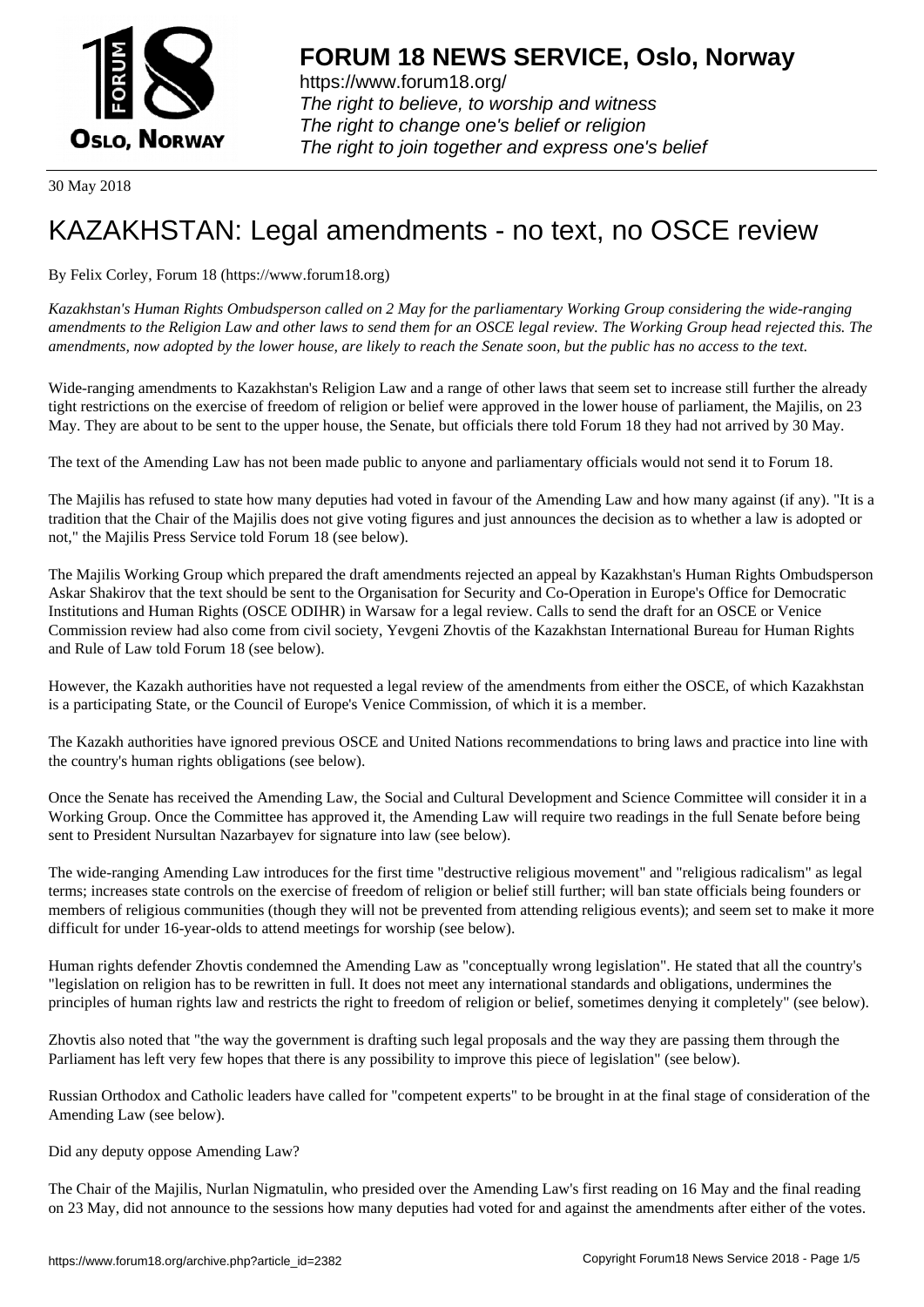"It is a tradition that the Chair of the Majilis does not give voting figures and just announces the decision as to whether a law is adopted or not," the Majilis Press Service told Forum 18 on 24 May. Press Service officials were unable to give Forum 18 the voting figures. Nor too were officials of the Majilis International Affairs, Defence and Security Committee, which had prepared the Amending Law for the full session.

Religion and Civil Society Ministry, Working Group, full Majilis

The wide-ranging draft Amending Law "Introducing changes and Additions to Laws on Questions of Religious Activity and Religious Associations" was prepared by the Religion and Civil Society Ministry in 2017 and agreed by other government bodies, including the Justice Ministry, Interior Ministry and National Security Committee (KNB) secret police (see F18News 29 November 2017 http://www.forum18.org/archive.php?article\_id=2335).

The government handed the draft Law to Parliament in late December 2017. The draft was assigned to the Majilis International Affairs, Defence and Security Committee. The Committee formed a Working Group, chaired by deputy Mukhtar Yerman, which began a line-by-line consideration of the draft text on 6 February. Some members of civil society, including journalists and members of religious communities, were able to attend and some were able to speak at Working Group meetings.

The Working Group made extensive changes to the Religion and Civil Society Ministry text, according to drafts seen by Forum 18. However, the text finally approved by the Working Group and the Committee in April was not made public. The text appears to have been adopted unchanged by the full Majilis in the first and second readings on 16 and 23 May.

Working Group Chair rejects OSCE review

On 2 May, the Ombudsperson for Human Rights, Askar Shakirov, wrote to the Working Group Chair Yerman. Shakirov asked for his Committee to send the draft Law to the OSCE for a legal review, "given the considerable experience and support the OSCE ODIHR has given Kazakhstan in the field of legislative drafting", Dinara Ospanova, the acting head of the National Human Rights Centre in Astana (where the Ombudsperson is based), told Forum 18 in a written response on 29 May.

Yerman responded to Shakirov only on 28 May – after the Majilis had adopted the Amending Law. He merely informed him that the Majilis had adopted the Law and sent it on to the Senate, Ospanova told Forum 18. She added that Yerman had sent a similar letter to the Director of the OSCE ODIHR, Ingibjörg Sólrún Gísladóttir.

Ospanova did not explain why Yerman had rejected Ombudsperson Shakirov's suggestion to send the draft Law to the OSCE for review or why it had taken Working Group Chair Yerman nearly one month to respond.

She noted only that the drafter of the Amending Law, the Religion and Civil Society Ministry, had held "more than 2,000 events in various formats at the national and regional level" to "discuss" the proposed amendments.

Official accounts of such events indicated that officials merely told attendees at such meetings about some of the provisions, warning them that restrictions on exercising freedom of religion or belief were being tightened.

Ospanova ignored Forum 18's original request on 25 May for a copy of Ombudsperson Shakirov's letter to the Working Group Chair requesting the Committee to seek an OSCE review. In reply to Forum 18's repeated request, the National Human Rights Centre told Forum 18 on 30 May that "we cannot provide a copy of official documentation".

Azhara Suleimanova, who handles religious issues at the National Human Rights Centre, confirmed to Forum 18 on 24 May that Ombudsperson Shakirov had not himself requested a review of the Amending Law from the OSCE or the Venice Commission. However, she was unable to tell Forum 18 why not. She added that she was unable to discuss the content of the Amending Law or the current Religion Law.

Did Working Group members know of OSCE review request?

Forum 18 has been unable to find out if Working Group Chair Yerman distributed Ombudsperson Shakirov's letter to Working Group members or if the Working Group discussed the Ombudsperson's request for it to send the Amending Law to the OSCE for a legal review.

The Assistant to Deputy and Working Group member Akhmet Muradov said that he does not believe Muradov saw or knew of Shakirov's letter. "How could he have known about it?" the Assistant told Forum 18 on 30 May. "I didn't see it. It's possible Akhmet Muradov saw it in the Working Group." The Assistant did not know if the Working Group had discussed whether or not to send the Amending Law to the OSCE for a legal review.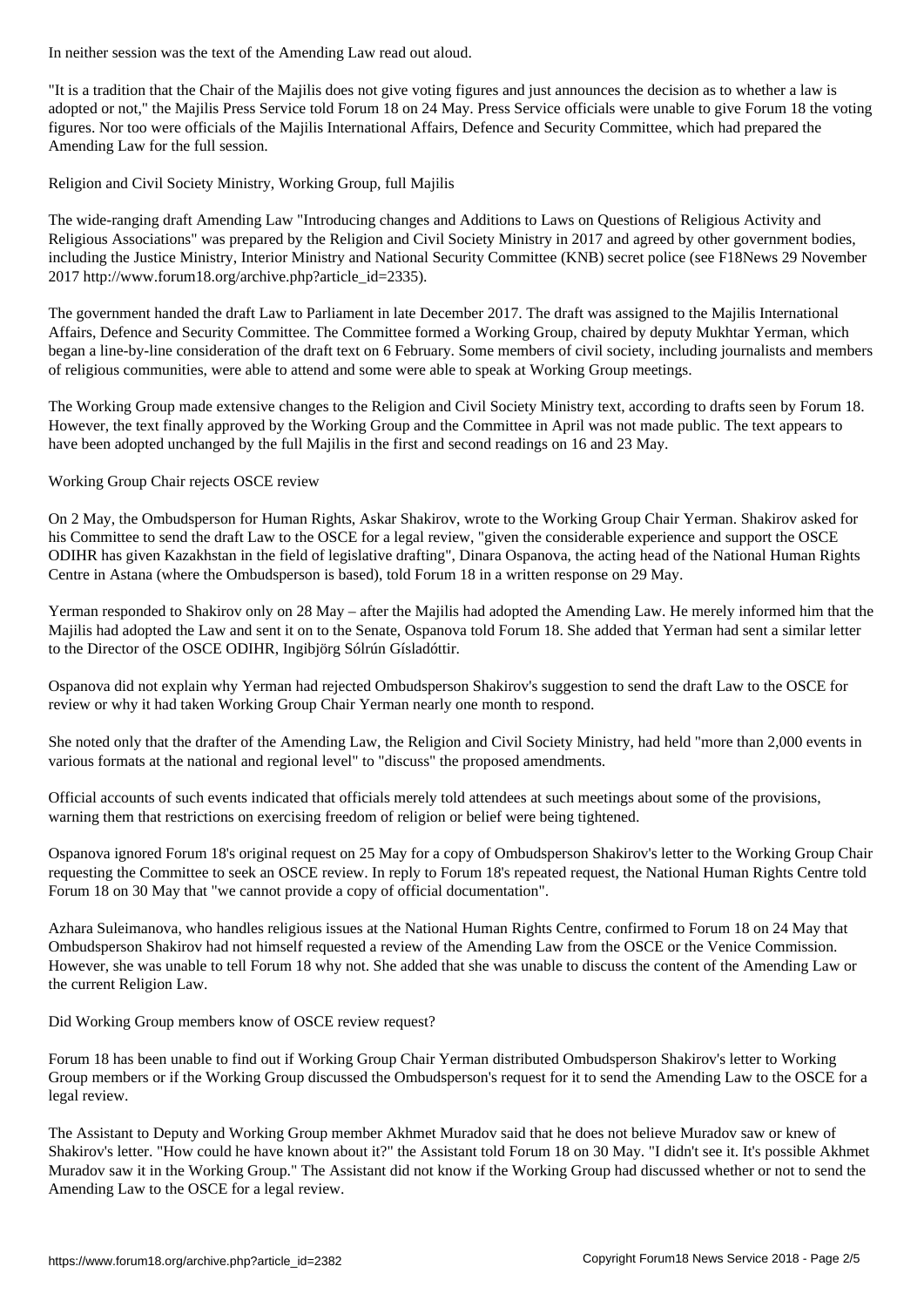the draft Law, said that she knew of Ombudsperson Shakirov's letter. "I don't know if it was given to deputies in the Working Group," she told Forum 18 on 30 May.

Kuanyshbayeva insisted to Forum 18 that according to procedure, a legal review of a Law can be initiated only before a draft has formally been submitted to parliament. "This Law was already in Parliament by the time the Ombudsperson wrote his letter." She was unable to say whether Yerman alone or the Working Group as a whole had chosen not to heed Shakirov's request to send the Law for an OSCE legal review.

The telephones of Yerman and of his Assistant went unanswered each time Forum 18 called on 30 May.

OSCE reviews, UN Human Rights Committee, human rights defenders ignored

Kazakhstan has a record of ignoring recommendations and reviews from Kazkakh and international human rights defenders,the OSCE, and the United Nations (UN). There is no sign that Kazakhstan has taken these recommendations into account in drafting its latest restrictions on freedom of religion and belief.

For example, an October 2016 OSCE Preliminary Opinion criticised fresh proposed restrictions on the exercise of freedom of religion or belief – particularly over censorship of literature about religion and foreign travel for religious purposes. The Opinion called for them to be removed from the "extremism and terrorism" Amending Law then under consideration and from existing laws (see F18News 5 January 2017 http://www.forum18.org/archive.php?article\_id=2243).

The "extremism and terrorism" Amending Law, prepared by the KNB secret police, changed five Codes and 20 individual laws including the 2011 Religion Law. This came into force in January 2017 and imposed new restrictions on foreign religious travel and more explicit provisions banning and punishing the production or distribution of literature about religion. It also restricts the number of copies of publications about religion an individual is allowed to import "for personal use" without being subject to state censorship. Only one copy of any individual publication can now be imported without undergoing censorship (see F18News 5 January 2017 http://www.forum18.org/archive.php?article\_id=2243).

The 2011 Religion Law was itself passed and signed into law despite strong criticism in a 2009 OSCE Legal Opinion. When the Religion Law came into force, the OSCE stated "that the legislation appears to unnecessarily restrict the freedom of religion or belief and is poised to limit the exercise of this freedom" The ODIHR also stated that: "We reiterate the continued relevance of our 2009 Opinion", and that "ODIHR continues to stand ready to provide advice and assistance on bringing Kazakhstan's freedom of religion legislation fully in line with international standards and OSCE commitments" see F18News 13 October 2011 http://www.forum18.org/archive.php?article\_id=1624).

Similarly, the broad and unclear formulation of Criminal Code Article 174 (which punishes "Incitement of social, national, clan, racial, or religious discord" and other unclearly defined actions) as well as other laws, and the prosecution of many people under Article 174 has been strongly criticised by: Kazakh human rights defenders, who have repeatedly called for Article 174 to be changed or abolished; the former UN Special Rapporteur on the rights to Freedom of Peaceful Assembly and of Association Maina Kiai; and the UN Human Rights Committee (see F18News 2 February 2017 http://www.forum18.org/archive.php?article\_id=2252).

Despite ignoring UN Human Rights Committee recommendations on Kazakhstan's laws and state actions, the government has claimed that the Religion Law changes have been drafted in accordance with International Covenant on Civil and Political Rights (ICCPR) Article 18 ("Freedom of thought, conscience and religion"). But if adopted the changes would mean that Kazakhstan even more flagrantly than before breaks its binding international human rights law obligations to protect freedom of religion and belief and other human rights. In support of this, the drafters of the changes cite similar legal provisions violating human rights in Uzbekistan, Tajikistan, Turkmenistan, Azerbaijan and elsewhere (see F18News 29 November 2017 http://www.forum18.org/archive.php?article\_id=2335).

Amending Law to Senate Social and Cultural Development and Science Committee

Officials of the Senate Chancellery told Forum 18 on 30 May that the text of the Amending Law has not yet reached the Senate from the Majilis. "They have 14 days from the day of its adoption to get the text to us," the official added.

Although the text had not yet arrived, the 28 May meeting of the Bureau of the Senate assigned the Amending Law to the Senate Social and Cultural Development and Science Committee, the Senate website noted the same day.

The Committee will assign the Amending Law to a Working Group, Committee officials told Forum 18. Committee chief consultant Kuanish Taibulatov will oversee the Law. No Working Group members have yet been appointed. Once the Committee has approved the Law, two readings in the Senate will be required for it to be adopted, officials added.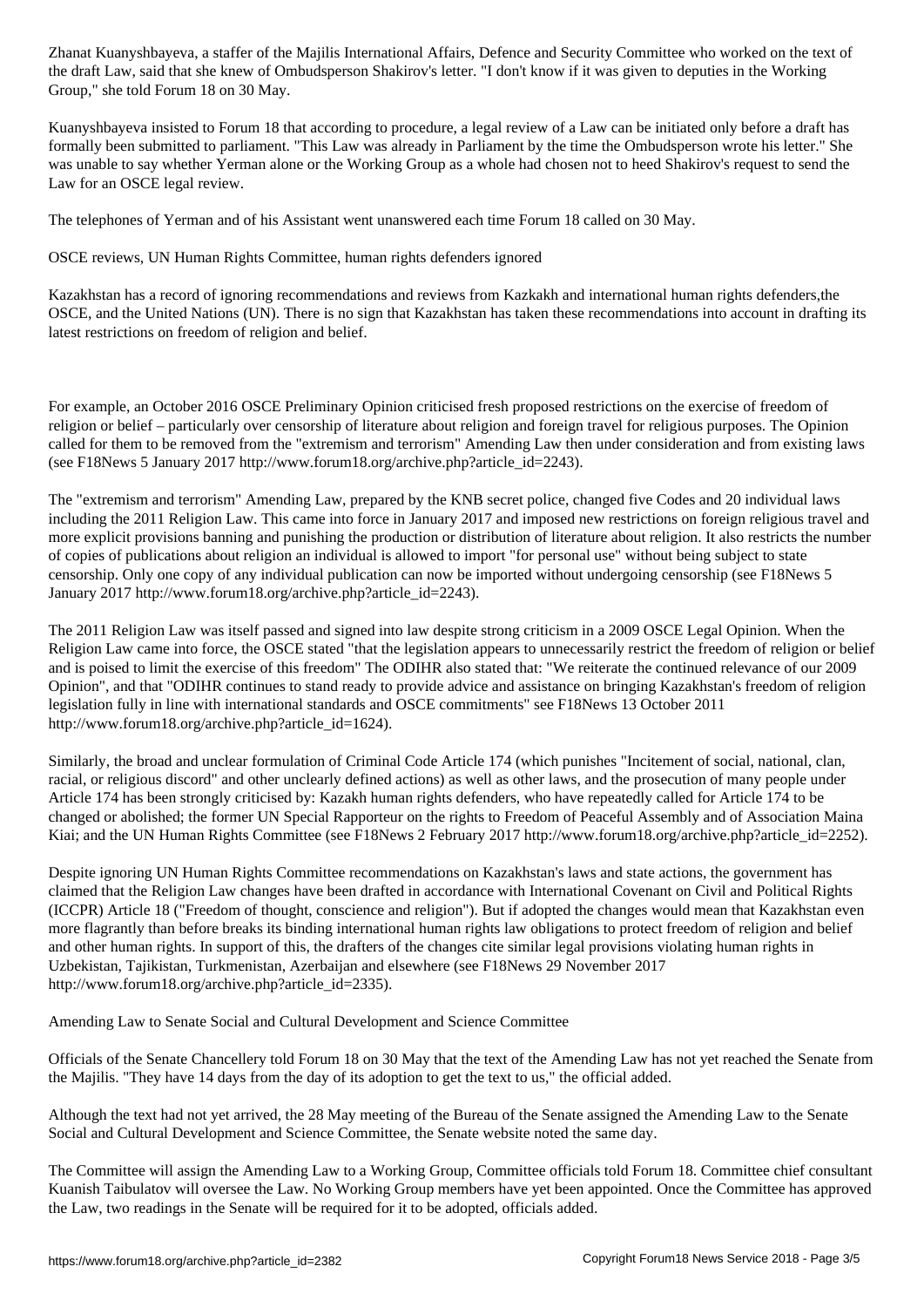Wide-ranging amendments

As of the completion of consideration in the Majilis, the Amending Law now proposes 53 changes to three Codes and nine Laws, the Religion and Civil Society Ministry noted on its website on 23 May after the Majilis approved the Law. Many amendments are proposed to the 2011 Religion Law, as well as the Code of Administrative Offences and other Laws.

Religion and Civil Society Minister Darkhan Kaletayev (appointed by the President on 4 April) told the Majilis first reading of the Amending Law on 16 May that for the first time the terms "destructive religious movement" and "religious radicalism" were being introduced as legal terms.

"The introduction of such concepts, as well as a ban on the spreading of the ideologies of destructive religious movements, their attributes and external symbols, will facilitate the countering of the penetration into society of ideologies alien to our country," he told deputies.

One Majilis Working Group draft of the Law from early 2018 defined a "destructive religious movement" as "a conglomeration of religious views, ideas and teachings representing a threat to the protected rights and freedoms of an individual capable of weakening and/or destroying the moral foundations, spiritual and cultural values and traditions". Forum 18 has been unable to establish if this definition remains unchanged.

Officials often accuse religious communities they do not like of being "destructive sects" (see F18News 31 August 2016 http://www.forum18.org/archive.php?article\_id=2212).

Kaletayev added that state officials would be banned from being founders or members of religious organisations. He insisted that this would not violate their "basic rights in the area of religion" as they would be allowed to attend religious events in their free time.

Official powers to monitor and control religious communities would be stepped up, including at District Administration level, Kaletayev told deputies. Police too would be given increased powers.

Other new restrictions in the Amending Law likely to be adopted by Parliament include: where religious education is allowed to take place and who by, with new punishments for "offenders"; new restrictions and punishments for those seeking religious education abroad; new punishments for disturbing a religious community's "internal order" (such as by saying the word "Amen" in mosques); even more restrictions on sharing beliefs, with a new specific ban on spreading the beliefs of an unregistered religious organisation; a new definition of the term "clergy" which could reduce the number of individuals allowed to share their faith, as well as disbar Jehovah's Witness young men from exemption from compulsory military service; require religious literature which does not pass the compulsory state censorship to be seized; and a ban on and punishments for holding religious weddings away from state-registered places of worship (except on grounds of sickness of one of the parties) (see F18News 29 November 2017 http://www.forum18.org/archive.php?article\_id=2335).

## Concerns

Many human rights defenders and religious communities have expressed concern during the drafting process about what they believe will be in the final text of the Amending Law.

Yevgeni Zhovtis of the Kazakhstan International Bureau for Human Rights and Rule of Law told Forum 18 he had decided not to participate in the Majilis Working Group preparing the Amending Law "because I see no practical use in discussing some new provisions of conceptually wrong legislation". He observed that "if we follow a 'harm reduction' strategy there is some sense in entering the discussions to try to make the provisions not so restrictive". However, he continued, "the way the government is drafting such legal proposals and the way they are passing them through the Parliament has left very few hopes that there is any possibility to improve this piece of legislation".

As well as the Amending Law further restricting freedom of religion and belief, the government has also introduced a number of other laws imposing further restrictions on the freedoms of expression, association and peaceful assembly (see http://www.iphronline.org/kazakhstan-strikes-arrests-fears-new-restrictions-fundamental-freedoms.html).

Human rights defender Zhovtis stated that all the country's "legislation on religion has to be rewritten in full. It does not meet any international standards and obligations, undermines the principles of human rights law and restricts the right to freedom of religion or belief, sometimes denying it completely."

Meeting in Almaty on 22 May (the day before the Majilis second reading), the head of the Russian Orthodox Church in Kazakhstan, Metropolitan Aleksandr (Mogilev), and the Vatican Nuncio Archbishop Francis Chullikatt discussed the "significant" issue of the new Law.